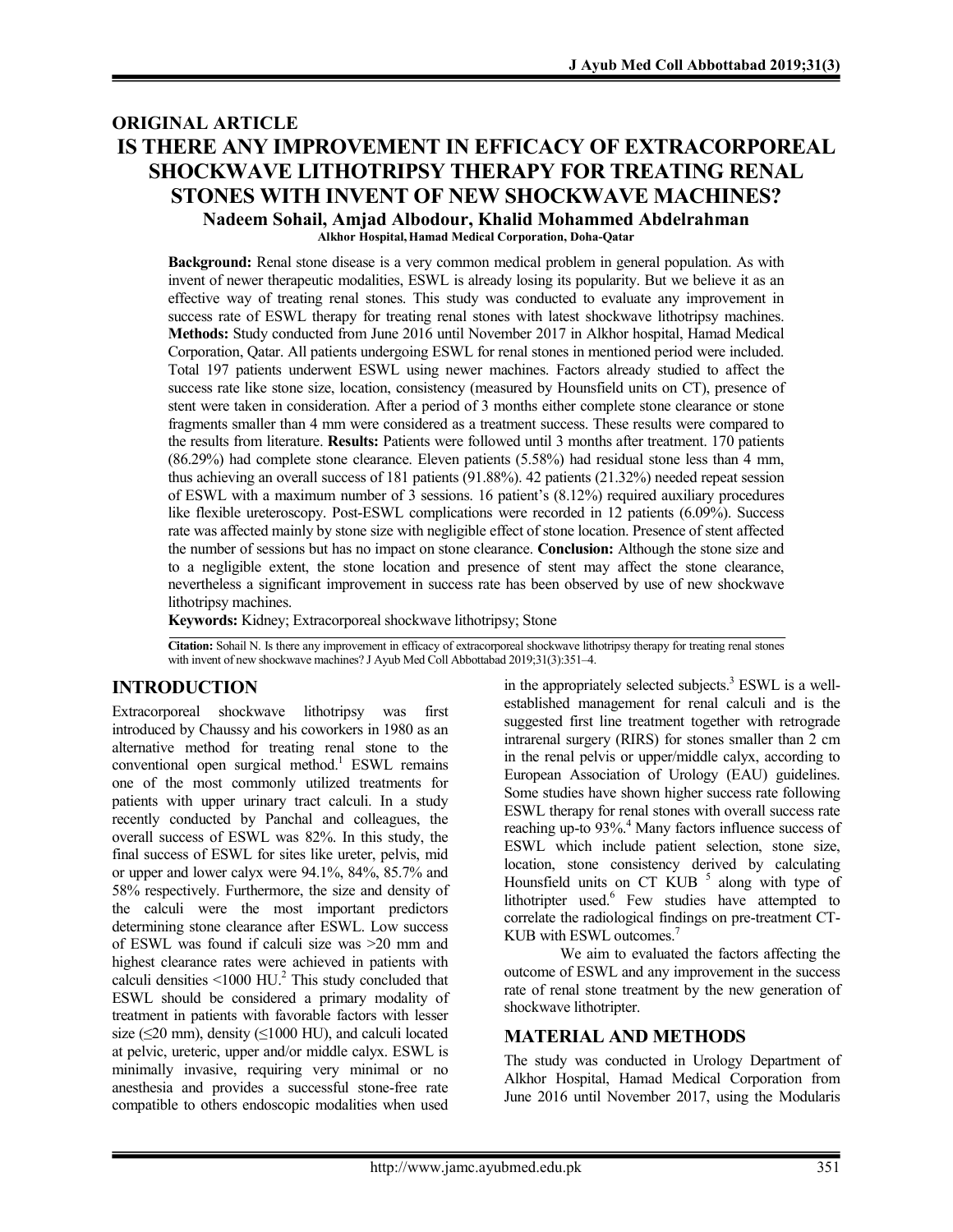Vario lithotripter (Modularis Vario; Siemens, AG Healthcare, Munich, Germany). All patients who underwent ESWL for renal stone during this period were included in the study. A total number of 197 patients were included. All patients had complete blood count (CBC), serum chemistry, serum creatinine, coagulation profile, blood sugar levels, Urinalysis, and urine culture. X-ray KUB and non-contrast CT KUB determining the Hounsfield units of stone was routinely done to find the size, location and consistency of stone. Weight of the patient was not regarded as limitation to the therapy. All of our patients were treated as an outpatient. Patients with uncorrected coagulation and bleeding disorders, pregnancy, and obstructed urinary tract distal to the stones were excluded from study. The Modularis Vario is a mobile, fully integrated, new generation lithotripter. This lithotriptor uses electromagnetic waves for shock wave generation, water cushion for coupling and fluoroscopy or ultrasound for stone localization. All patients were treated in supine position. ESWL settings used were as follows: For the Kidney: Number of shockwaves; 3000– 3500, maximum energy level; 3–4, The procedure was carried out using morphine 10 mg injection given intramuscularly 1 hour before starting with paracetamol 1 g intravenously as needed in some cases. During the procedure, the patients were monitored by checking the vital signs. After finishing the procedure, the patients were sent home on oral ibuprofen. They were followed up in clinic after 2 weeks with a repeat x-ray KUB and in some cases ultrasound abdomen if the stone was not visualized. Patient requiring further sessions of ESWL underwent maximum of 3 sessions and followed up for 3 months. No fragmentation or residual fragments of more than 4 mm were considered as a failure and patients were offered alternative treatment.

Chi-Square test was used for statistical evaluation. A *p*-value <0.05 was considered significant.

# **RESULTS**

Our study included total 197 patients. Among them 174 patients 88.32% were male with the remaining 23 female patients 11.67%. Age range was 22–74 years (34.2±11.55), and BMI range 24–40 (28.74±5.25). 6 patients 3.04% were treated for the residual stone after undergoing PCNL. 31 patients 15.73% had JJ stent either inserted for stone larger than 20 mm or stone in the ureteropelvic junction causing renal obstruction. Fluoroscopic stone localization was achieved in 167 patients 84.77% with only 30 patients 15.23% requiring ultrasound guided stone localization.

Stone location was categorized in 4 groups including upper, middle, lower renal calyces and renal pelvis. Among all 197 cases, 37 patients 18.78% had upper calyceal, 24 patients 12.18% had middle calyceal, 91 patients 46.19% had lower calyceal and 45 patients 22.84% had renal pelvic stone.

Stone size was also divided into 4 categories: Patients with stone size  $5-10$  mm,  $11-15$  mm,  $16-20$ mm, and patient with stones larger than 20 mm. Those patients having stone size 5–10 mm, upper calyx stones were in 26 patients 13.20%, middle calyx 13 patients 6.60% lower calyx 44 patients 22.33% and renal pelvis 6 patient's 3.04%. Patients with stone size 11–15 mm, upper calyx stones were in 9 patient's 4.56%, middle calyx 14 patients 7.11% lower calyx 37 patients 18.78% and renal pelvis 9 patients 4.56%. Patients with stone size 16–20 mm, upper calyx stones were present in 7 patient's 3.55% middle calyx 4 patient 2.03%, lower calyx 13 patients 6.60% and renal pelvis 3 patients 1.52%. Lastly patients having stone size more than 20 mm 3 patients 1.52% had stone in the lower calyx and 9 patients 4.56% had stone located in the renal pelvis.

With regard to stone composition which was estimated on non-contrast CT KUB by calculating stone density in Hounsfield units, only 30 cases 15.23% were having stone density less than 500 Hounsfield's, and the remaining 167 patients 84.77% had stone density more than 800 Hounsfield units. These results were concluded by stone analysis showing majority of stone composition being calcium oxalate. 4 patients 13.33% with density less than 500 Hounsfield and 12 patients 7.18% with density more than 500 failed treatment. No significant effect of stone density was observed in success rate in this study ( $p$ -value =0.25)

Among 197 patients, 170 patients 86.29% had a complete stone clearance confirmed by ultrasound done on 3 months follow-up. Other 11 patients 5.58% had insignificant residual stone sized less than 4 mm. Therefore, a total success rate of 91.88% (n=181) was achieved. By further sub-categorizing these results according to stone location, we found the following; success rate in upper calyx 91.89% (n=34/37), middle calyx 91.66% (n=22/24), lower calyx 91.20% (n=83/91), and renal pelvis 93.33%  $(n=42/45)$  (*p*-value = 0.98).

Multiple sessions of ESWL with a maximum of 3 sessions were required in 42 patients 21.32%. Of these, 5 patients 2.54% had upper calyx stone, and from them 1 patient 0.51% had stone size 5–10 mm, another 1 patient 0.51% had stone size 11–15mm and remaining 3 patients 1.52% had stone size 16–20 mm. In 6 patients 3.04%, stone were located in middle calyx, with 4 patients 2.03% having stone size 11–15 mm and the other 2 patient 1.01% having stone size 16–20 mm. Lower calyx stone was present in 22 patients 11.16%, 3 patients 1.52% with the stone size 5–10 mm, 11 patients 5.58% with stone size 11–15 mm, 5 patients 2.54% with stone size 16–20 mm and 3 of them 1.52% having stone size larger than 20 mm. Renal pelvic stones were present in 9 patients 4.57%, 1 patient 0.51% had stone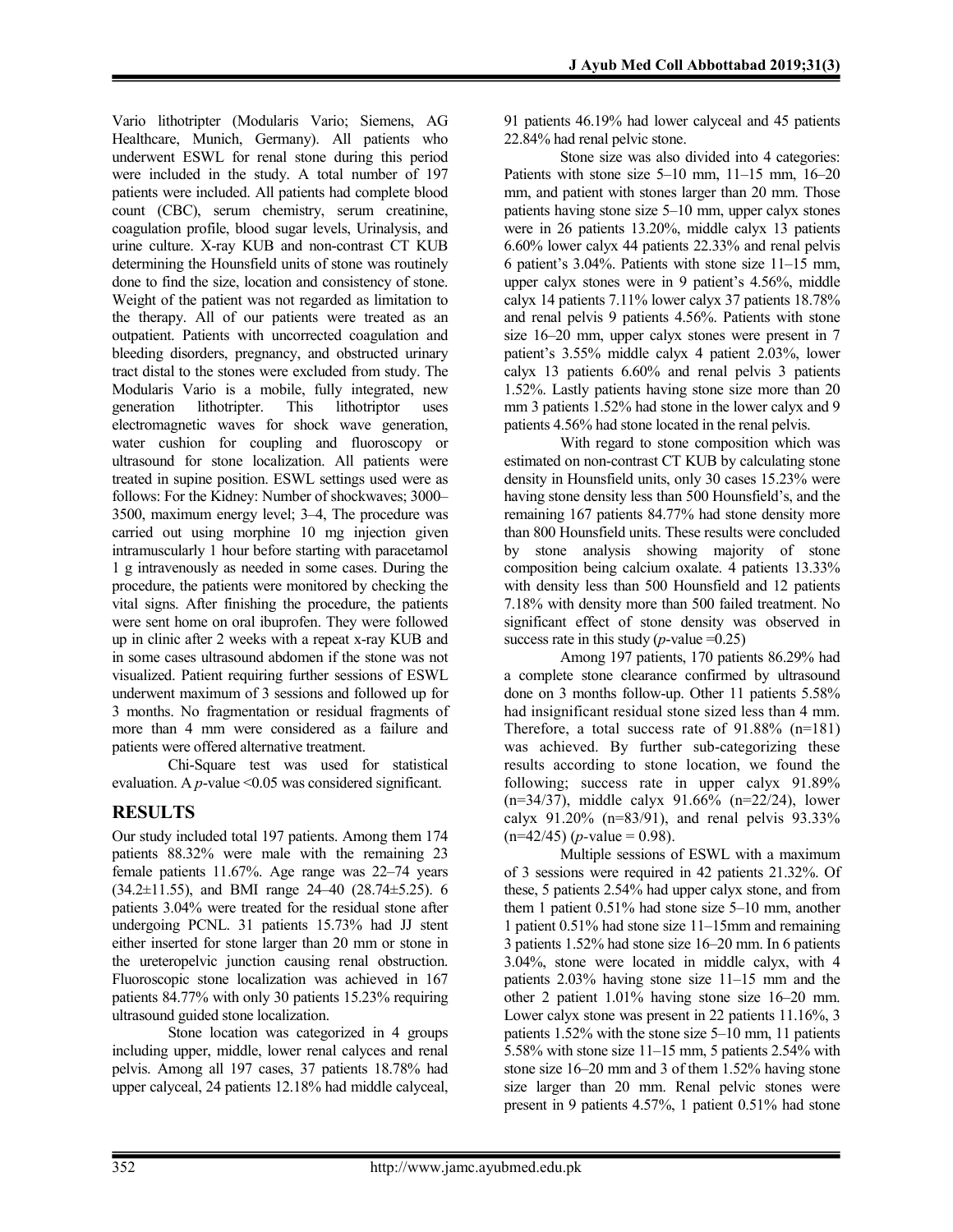size 5–10 mm 2 patients 1.01% with stone size 11–15 mm, 2 patients 1.01% with 16–20 mm and remaining 4 with stone size more than 20 mm  $2.03\%$  (*p*-value =4.5).

Considering the stone size, the number of patients having stone in upper calyces, failed to respond to the shockwave therapy were 3 from total of 37 patients 8.10%. All these stones sized between 11–20 mm. Patients with stone in middle calyces, failed to

respond were 2 with total of 24 patients 8.33%, all sized again 11–20 mm. Lower calyceal stones, failed to respond were 8 out of 91 patients 8.79%. Most of this failure was observed in stone sized 16mm and larger. Patients with stone in renal pelvis who failed to respond to ESWL were 3 out of 45 patients 6.67%, most cases with stone larger than 20 mm in size  $(p$ -value =  $0.005$ ) (Table-1).

| Data                       | <b>Upper calyx</b> | Middle calyx   | Lower calyx     |  | <b>Renal pelvis</b> | <i>p</i> -value |
|----------------------------|--------------------|----------------|-----------------|--|---------------------|-----------------|
| Total Pts: 197             | 37 (18.78%)        | 24 (12.18%)    | 91 (46.19%)     |  | 45 (22.84%)         |                 |
| Male: 174 (88.32%)         |                    |                |                 |  |                     | 0.35            |
| Female: 23 (11.67%)        |                    |                |                 |  |                     |                 |
| Stone size: n (percent)    |                    |                |                 |  |                     | 0.005           |
| 5–10 mm: $89(45.17%)$      | 26 (13.20%)        | $13(6.60\%)$   | 44 (22.33%)     |  | $6(3.04\%)$         |                 |
| $11-15$ mm: 69 (35.02%)    | $9(4.56\%)$        | $14(7.11\%)$   | 37 (18.78%)     |  | $9(4.56\%)$         |                 |
| $16-20$ mm: 27 (13.70%)    | $7(3.55\%)$        | $4(2.03\%)$    | 13 $(6.60\%)$   |  | $3(1.52\%)$         |                 |
| $>20$ mm: 12 (6.09%)       |                    |                | $3(1.52\%)$     |  | $9(4.56\%)$         |                 |
| Multiple sessions:         |                    |                |                 |  |                     |                 |
| Total pts: 42 (21.32%)     |                    |                | 22(11.16%)      |  | 9(4.57%)            | 4.2             |
| $5-10$ mm: 5 $(2.53\%)$    | 5(2.54%)           | $6(3.04\%)$    | $3(1.52\%)$     |  | $1(0.51\%)$         |                 |
| 11-15 mm: 18 $(9.14\%)$    | $1(0.51\%)$        |                | $11(5.58\%)$    |  | $2(1.01\%)$         |                 |
| $16-20$ mm 12 $(6.09\%)$   | $1(0.51\%)$        | $4(2.03\%)$    | $5(2.54\%)$     |  | $2(2.01\%)$         |                 |
| $>$ 20 mm 7 (3.55%)        | $3(1.52\%)$        | $2(1.01\%)$    | $3(1.52\%)$     |  | $4(2.03\%)$         |                 |
| Treatment success:         |                    |                |                 |  |                     |                 |
| Patients: 181 (91.88%)     | 34/37 (91.89%)     | 22/24 (91.66%) | 83/91 (91.20%)  |  | 42/45 (93.33%)      |                 |
| Treatment failure:         |                    |                |                 |  |                     |                 |
| Total pts: 16 (8.12%)      | $3(1.52\%)$        | $2(1.01\%)$    | $8(4.06\%)$     |  | $3(1.52\%)$         | 0.005           |
| $5-10$ mm: $2(1.01\%)$     |                    |                | $2(1.01\%)$     |  |                     |                 |
| 11-15 mm: $6(3.04\%)$      | $2(1.01\%)$        | $1(0.51\%)$    | $2(1.01\%)$     |  | $1(0.51\%)$         |                 |
| 16-20 mm: $5(2.53\%)$      | 1(0.51)            | $1(0.51\%)$    | $3(1.52\%)$     |  |                     |                 |
| $>$ 20 mm: 3(1.52%)        |                    |                | $1(0.51\%)$     |  | $2(1.01\%)$         |                 |
| Stone Density:             |                    | <b>Success</b> |                 |  | Failed              |                 |
| $\leq$ 500 HU: 30 (15.23%) | 26 (86.66%)        |                | 4 (13.33%) 0.25 |  |                     |                 |
| >500 HU: 167 (84.77%)      | 155 (92.81%)       |                | $12(7.18\%)$    |  |                     |                 |

|  |  | Table-1: Results of extracorporeal shockwave lithotripsy for renal stones. |  |  |
|--|--|----------------------------------------------------------------------------|--|--|
|  |  |                                                                            |  |  |

# **DISCUSSION**

Extracorporeal shock wave lithotripsy (ESWL) was considered preferable modality for treating urinary stones for many years. It significantly reduced the hospital stay; surgery related complications as well as cost effectiveness. It is a noninvasive therapy which can be done as an outpatient procedure with low complication create a very few contraindications for example pregnancy, bleeding disorders and aortic aneurysm.<sup>7</sup> In recent years, it decreased its popularity as it was observed that newer ESWL technology has been less effective at fragmenting stones than earlier devices.<sup>8</sup> It is known that the newer generation of lithotripters uses smaller focal zones, allowing higher peak-point pressures. <sup>9</sup> The Siemens Modularis Variostar lithotripter used in our Center has the advantages that it is more comfortable for the patient's with better imaging and stone location because of the very high quality of the fluoroscopy as well as the ultrasound machine, and an effective fragmentation of the stones. We achieved a success rate of 91.88% for renal stones in our experience. These results are much better than results of previous studies done previously with older machines. Alansari *et al*<sup>10</sup> in their study reported overall success

rate of 78%. Al Marhoon and colleagues<sup>11</sup> reported success rate of 74% in renal stone using same machine.

Our study showed that location of stone did not affect much on the treatment failure (*p-*value =0.98). The percentage of patients failed to respond to therapy with maximum 3 sessions of ESWL were; in upper calyces 8.10%, middle calyces 8.33%, lower calyces 8.79% whereas renal pelvis 6.67%. These show only slight better results obtained in patients with stones in renal pelvis, with almost similar results in other locations. These results are contrary to some studies showing failure rates higher in lower calyceal stones.<sup>12,13</sup> Other studies show no difference success rate of ESWL with regard to stone location.<sup>14,15</sup>

A significant effect of stone size was observed for treatment failure in our study. Stone measuring 16 mm and above required multiple sessions and had comparatively higher failure rate  $(p$ -value  $=0.005$ ). Thirty-nine patients had stone size 16mm and above and 8 patients had treatment failure 20.51%. Stone size 11– 15 mm was found in 59 patients with 6 cases having failed treatment 10.16%. Whereas 2 out of total 89 patients 2.25% with stone size of 5–10 mm had failed